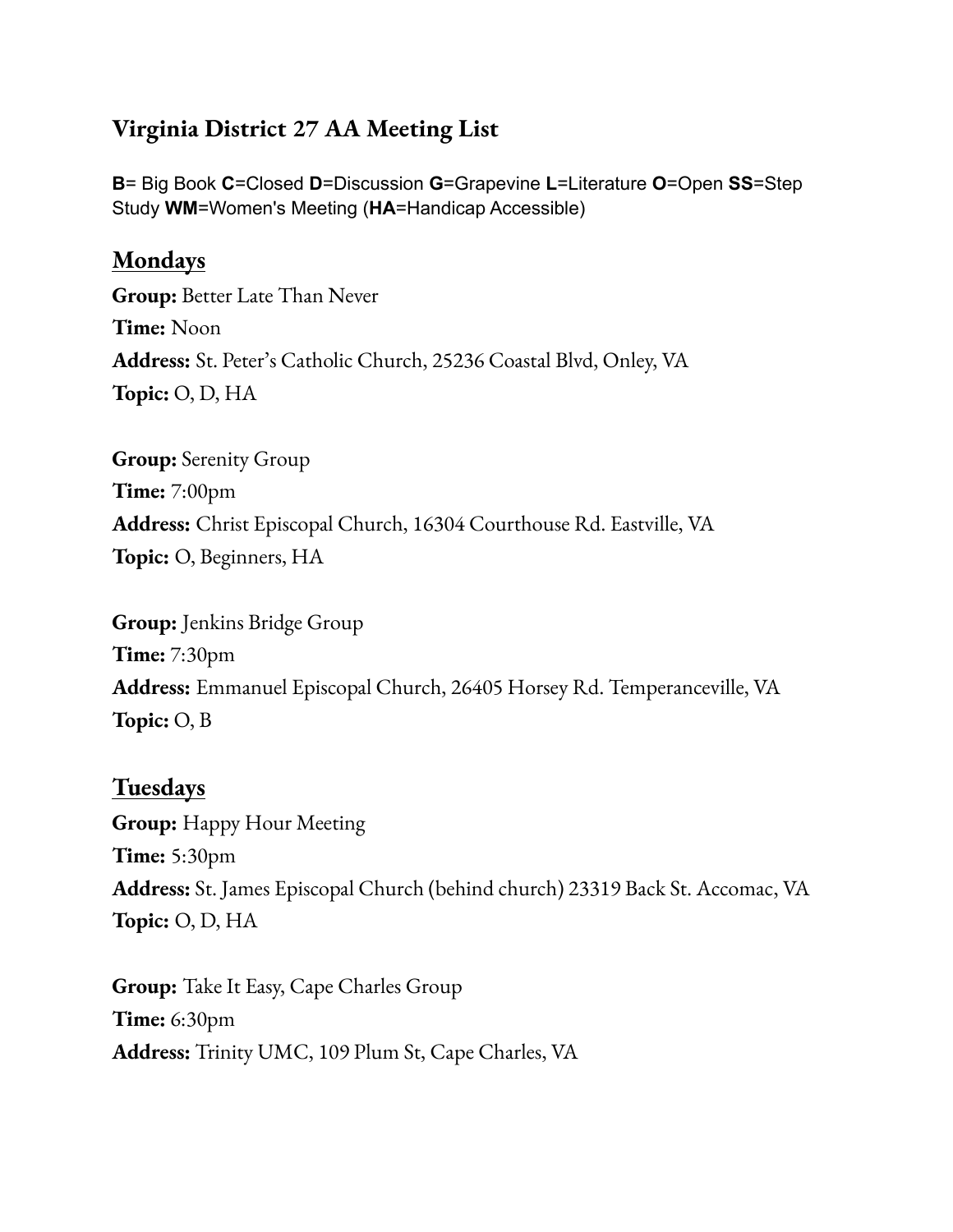#### **Tuesdays**

**Group:** Next Step Group **Time:** 7:30pm **Address:** Zion Baptist Church, 26463 Metompkin Rd. Parksley, VA **Topic:** SS, O, HA

# **Wednesdays**

**Group:** Early Bird **Time:** Noon **Address:** Market Street Methodist Church, 75 Market St. Onancock, VA **Topic:** O, D, HA

**Group:** NA Group **Time:** 7:00pm **Address:** Christ Episcopal Church, 16304 Courthouse Rd. Eastville, VA

**Group:** Safe, Sane, Sober Women's Group **Time:** 5:00pm **Address:** St. James Episcopal Church (behind church), 23329 Back St, Accomac, VA **Topic:** O, D, HA

## **Thursdays**

**Group:** Take It Easy**,** Cape Charles Group **Time:** 6:30pm **Address:** Trinity UMC, 109 Plum St. Cape Charles, VA **Topic:** O, D, HA

**Group:** NA Group Painter **Time:** 7:00pm **Address:** Garrison's Methodist Church, 17310 Main St, Painter, VA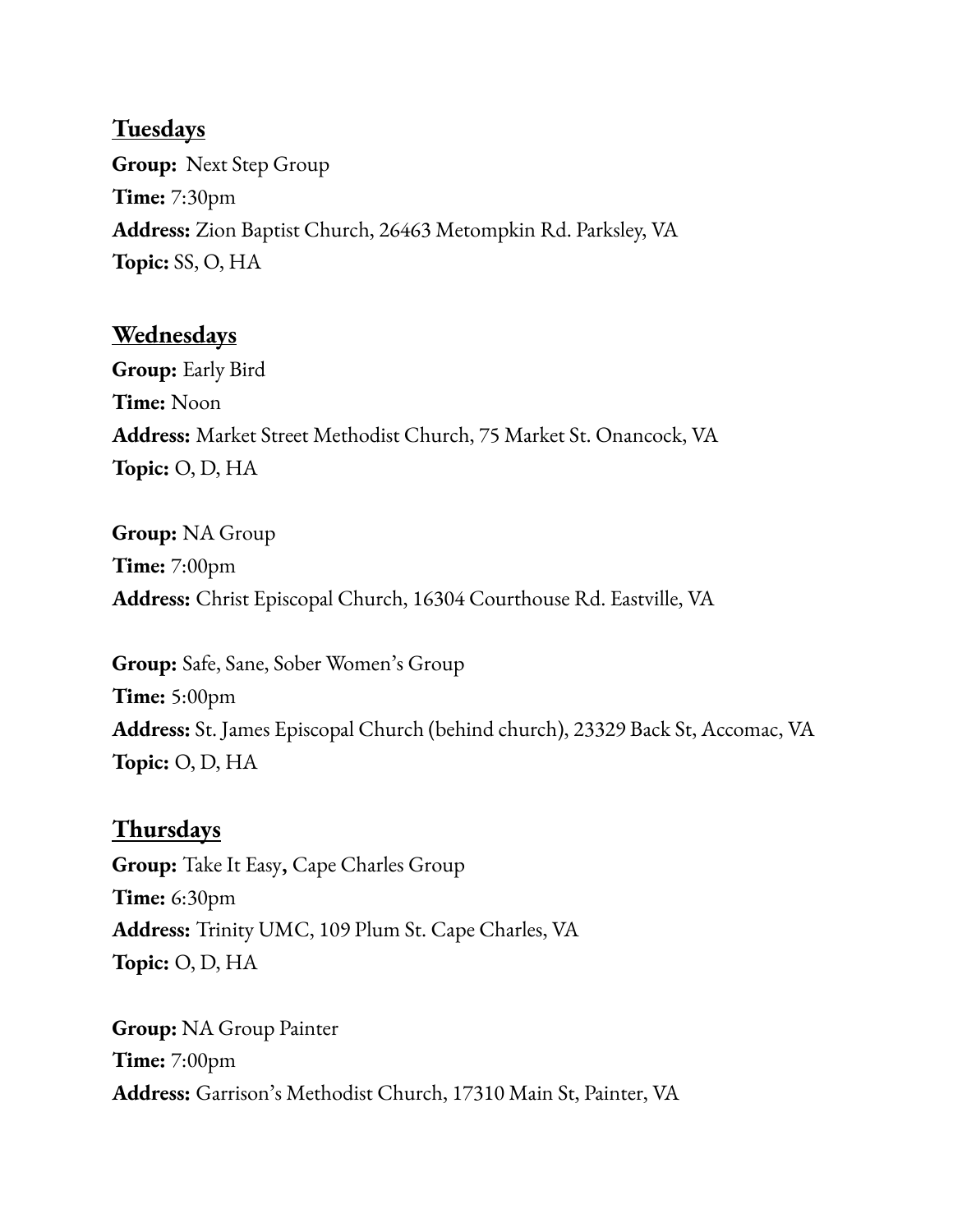## **Thursdays**

**Group:** Chincoteague Island Group **Time:** 7:30pm **Address:** Christ United Methodist Church, 6253 Church St. Chincoteague, VA **Topic:** O, D, HA

# **Fridays**

**Group:** Step Meeting **Time:** Noon **Address:** Market Street Methodist Church, 75 Market St. Onancock, VA **Topic:** SS, HA

**Group:** Eastville Group **Time:** 7:00pm **Address:** Christ Episcopal Church, 16304 Courthouse Rd. Eastville, VA

# **Saturdays**

**Group:** Joy of Living **Time:** Noon **Address:** Holy Trinity Episcopal Church, 66 Market St. Onancock, VA **Topic:** O, D, HA

## **Sundays**

**Group:** Spiritual Journey Group **Time:** 9:30am **Address:** Cokesbury Church, 12 Market St. Onancock, VA **Topic:** O, D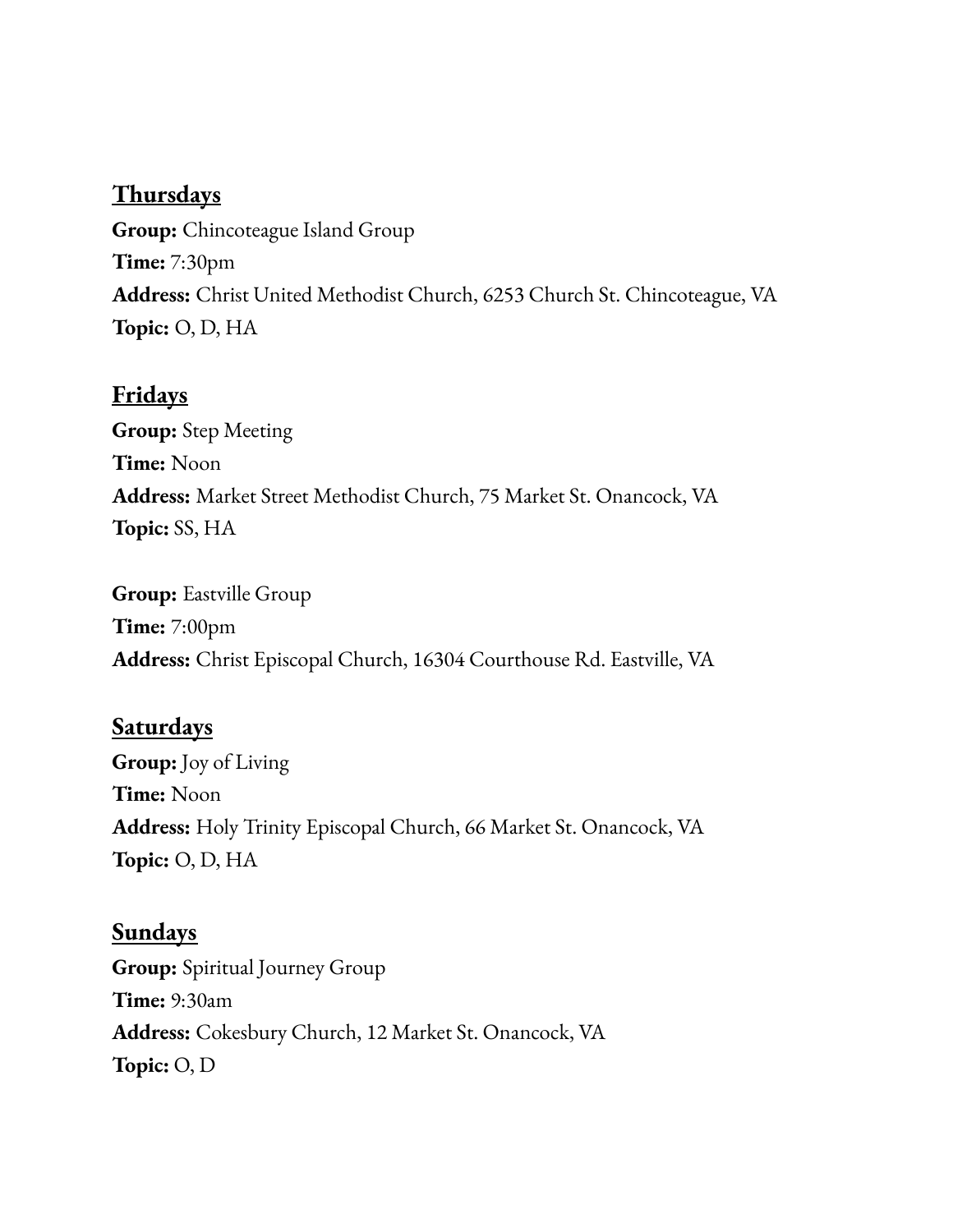## **Sundays**

**Group:** Sure Step and Big Book Meeting **Time:** 7:00pm **Address:** Christ Episcopal Church, 16304 Courthouse Rd. Eastville, VA **Topic:** O, D, SS, B, HA

**Group:** Came To Believe Group **Time:** 7:30pm **Address:** Christ United Methodist Church, 6253 Church St. Chincoteague, VA

## **Eastern Shore AA District 27 Zoom Meetings**

At the link <https://us04web.zoom.us/j/9455912058>, there are 5 meetings weekly. No password required. The host will let you in. You may also type in the address **9455912058** at the Zoom site.

> Monday 7:00 PM Beginners Wednesday 6:30 PM Topic Discussion Friday 7:00 PM 12 and 12 Step Meeting Saturday 7:00 PM Speaker Meeting Sunday 7:00 PM Big Book Meeting